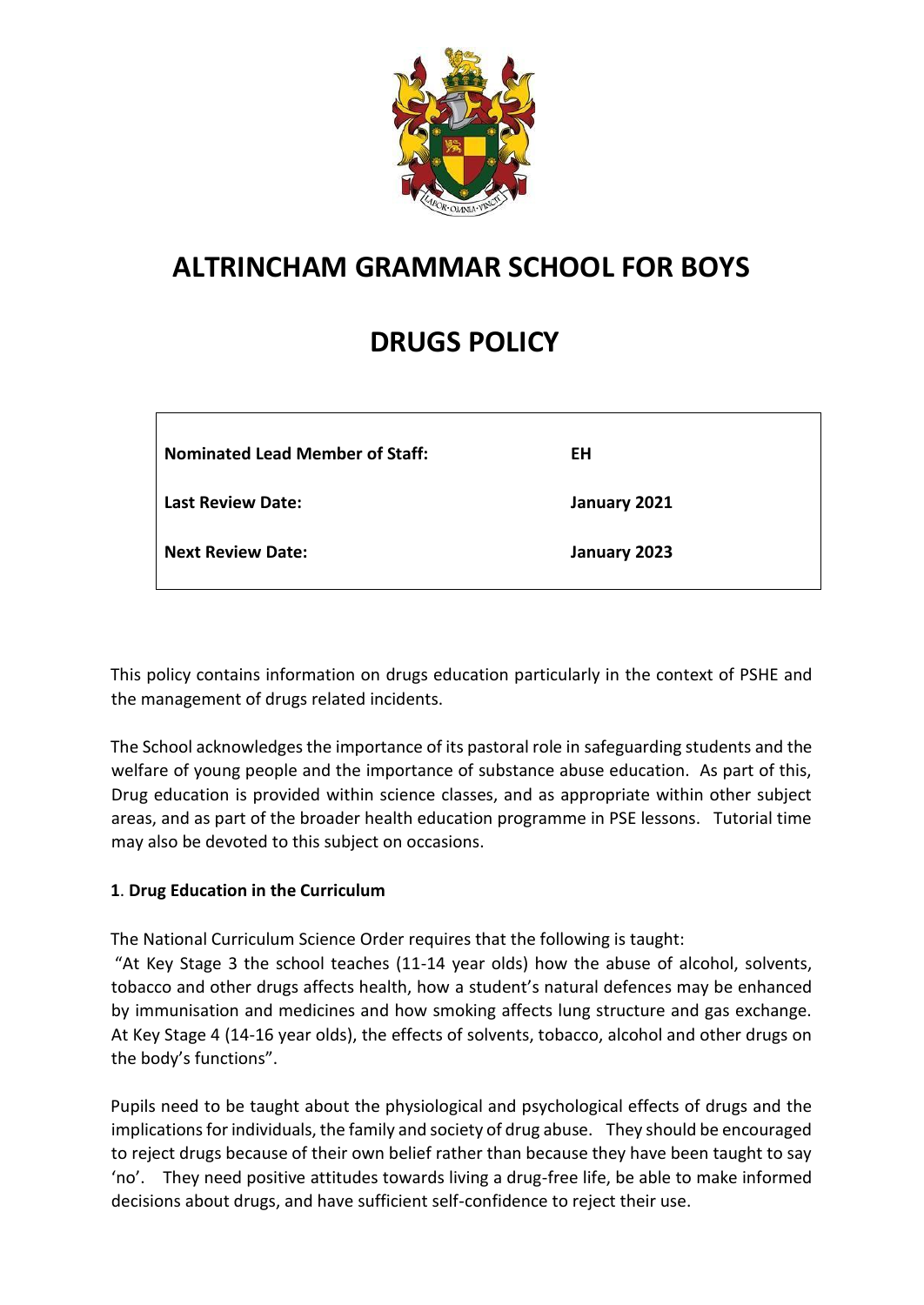In this School, drug education is part of our health education programme taught within PSHE lessons. On occasions outside speakers e.g. the Community Police Officer, and Theatre Education groups may be invited into School. Their contribution complements the other teaching, and teachers will be present so that they are able to pursue any follow-up work.

# **2**. **Drug Misuse – Definition (cf. Appendix 1)**

In writing this Policy, the Governors have been mindful of two key acts:

- (a) Drug misuse is the non-medical use of drugs that are intended for use in medical treatment and the use of drugs that have no accepted medical purpose. Such drugs are controlled under the **Misuse of Drugs Act 1971**. The main drugs misused include:
	- opiates eg. heroin
	- stimulants eg. cocaine, amphetamines, Ecstasy
	- tranquillisers eg. temazepam
	- hallucinogens eg. LSD
	- cannabinoids eg. cannabis

Solvent misuse, tobacco, nitrous oxide, alcohol and other non-controlled drugs are not covered by the Act but are part of this policy.

(b) **The Psychoactive Substances Act 2016**: defines 'psychoactive substance' and makes it an offence to produce, supply, offer to supply, possess with intent to supply such substances.

New Psychoactive Substances (NPS) mimic the effects of traditional drugs that are controlled under the Misuse of Drugs Act 1971. These substances, together with other substances used as intoxicants (for example, nitrous oxide), are often referred to as 'legal highs'. The chemicals in the substances are often neither legal nor safe for human consumption. These substances also fall within this Policy.

# **3**. **Management of Drug related incidents**

# **See Appendix 3 for a quick checklist of priorities**

Any instances of possession, use or supply of illegal drugs on school premises or being under the influence of drugs are regarded with the utmost seriousness and are strictly forbidden in all the following circumstances: -

- a) on the journey to or from school
- b) on any school visit, including residential visits
- c) at any time while in school uniform
- d) during the school day
- e) on the school premises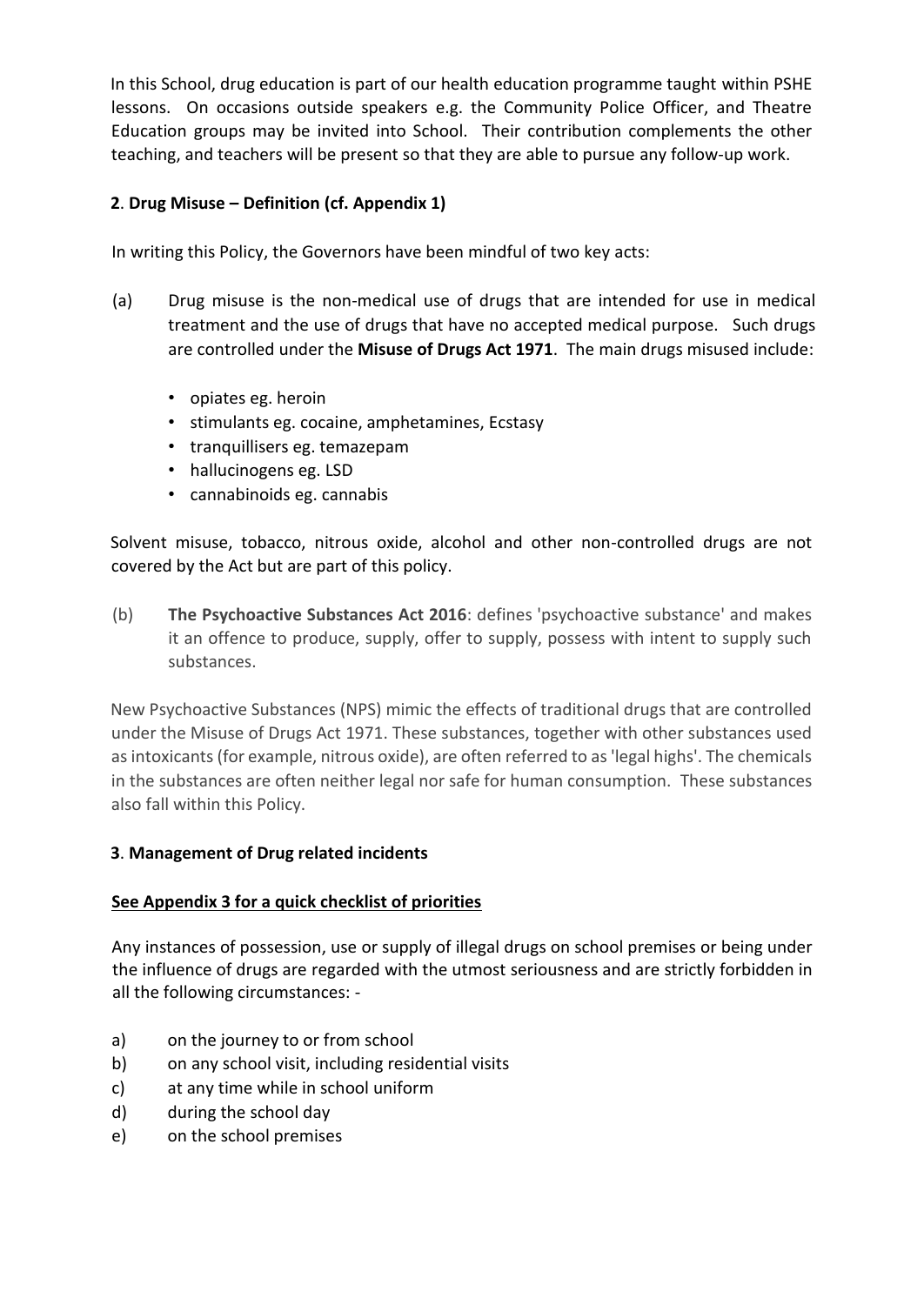The School reserves the right to take action in respect of any pupil who is cautioned or convicted of an offence relating to the possession etc of illegal drugs, even where this has not occurred in the circumstances described above.

# **Defining a drug-related incident:**

Drug-related incidents include any or all of the following:

- drugs or drugs paraphernalia found on school premises;
- students in possession of illegal or unauthorised drugs;
- students supplying unauthorised or illegal drugs;
- students under the influence of drugs, or exhibiting signs of intoxication or illness;
- disclosure of drug use;
- information which suggest student(s) are involved in substance misuse;
- illegitimate sale/supply of drugs in the school vicinity.

If there are any suspicions, observations, disclosures or discoveries of situations involving illegal and other unauthorised drugs (possession, supply or imbibing):

- (i) Utmost priority will be placed on safety, meeting any medical emergencies with first aid and summoning appropriate help before addressing further issues. If in doubt, medical assistance will be sought immediately.
- (ii) The Head Master or the Deputy Headmaster will be informed of the situation immediately.
- (iii) Dialogue with the student(s) will be undertaken by the Deputy Headmaster as soon as possible in order to determine the facts. The emphasis will be on listening to what people have to say and asking open rather than closed or leading questions. Consideration will be given to separating any students involved in the incident and ensuring that a second adult witness is present.
- (iv) The Deputy Headmaster (or Head Master) will inform, consult and involve others as necessary. Careful attention will be given to respecting the confidentiality of those involved.
- (v) Where they have reasonable grounds for suspecting that a student(s) may have an illegal or unauthorised drug, they will be escorted to the Deputy Headmaster, or a senior member of staff, who will make every effort to encourage the individual to hand the item(s) over voluntarily, in the presence of a second member of staff. Where the individual refuses, the Deputy Headmaster, or member of staff authorised by them, may exercise their statutory power to search the student(s) or their possessions, without consent (Education and Inspections Act 2006 (s93)). All searches should be conducted in the presence of a second member of staff. Note, intimate searches of a student should never be made.
- (vi) Staff will search school property, for example, students' lockers, if they believe drugs to be stored there. Prior consent will always be sought. Individuals will be made aware that if consent is refused the school may wish to proceed with a search.
- (vii) After any search involving students, parents/carers will be contacted by the school, regardless of whether the result of the search was positive or negative, unless it is not in the best interests of the student.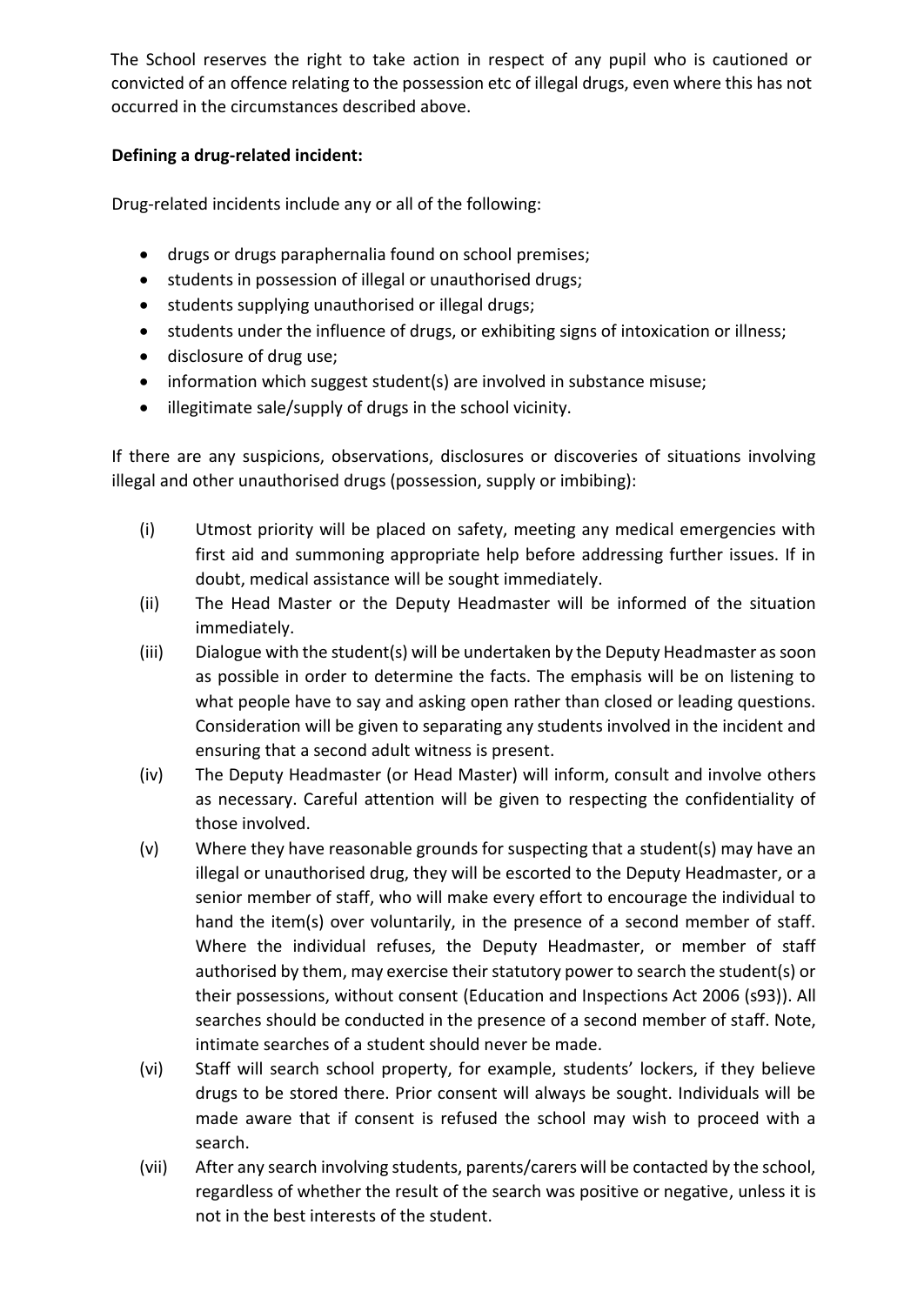- (viii) Any substance suspected of being a drug will be confiscated. In taking temporary possession of a suspected substance, a second adult witness will be present, the sample will be sealed in a plastic bag with details of the date, time and witness present and then locked in the security cupboard.
- (ix) If the substance is suspected to be an illegal drug, the police will be notified immediately (in order that they may collect it for identification) and/or then store or dispose of it in line with locally agreed protocols. Parents will be notified immediately unless this is not in the best interests of the student.
- (x) A detailed record of the incident will be made by the Deputy Headmaster. A copy of the record will be kept by the Head Master. There will be no other copies of the incidents. References to an incident(s) having taken place will be made on CPOMS though the full details will not.
- (xi) The school will maintain vigilance about drug-related incidents in the local community through contact with police and other relevant agencies.

# **Responses to drug related incidents**

The school will consider each incident individually and will employ a range of responses to deal with each incident. Any response will balance the needs of the individual with those of the wider community and will aim to provide students with the opportunity to learn from their mistakes and develop as individuals. It must be stated however that the bringing of drugs(of the type identified in the Misuse of Drugs Act and The Psychoactive Substances Act) to supply others within the community is most likely to end in permanent exclusion for those students involved.

- (i) While there is no legal obligation to inform the police, if an offence against the Misuse of Drugs Act/ The Psychoactive Substances Act is suspected, or substantiated, it will be appropriate to consider contacting the police dependent upon the particular circumstances. If so, the Head Master, or member of staff authorised by them, will make the call.
- (ii) Students may be directed by the Head Master to remain at home while the drugs related incident is under investigation, and until such time as the Head is in such a position as to determine the outcome.
- (iii) An urgent meeting will take place on the same day as the incident, or as soon as possible (between the Head Master and appropriate member of SLT) in order to decide whether others outside the school should be informed. These may include parents/carers, the appropriate personnel in the LA, Childrens' Social Care and police.
- (iv) Responses to/sanctions against students who commit drug offences will be decided following dialogue between the Head Master, appropriate member(s) of staff, and other appropriate colleagues. Possible responses include:
	- targeted intervention
	- referral counselling
	- behaviour support plans
	- inter-agency programmes
	- fixed-term exclusion pastoral support programmes
	- a managed move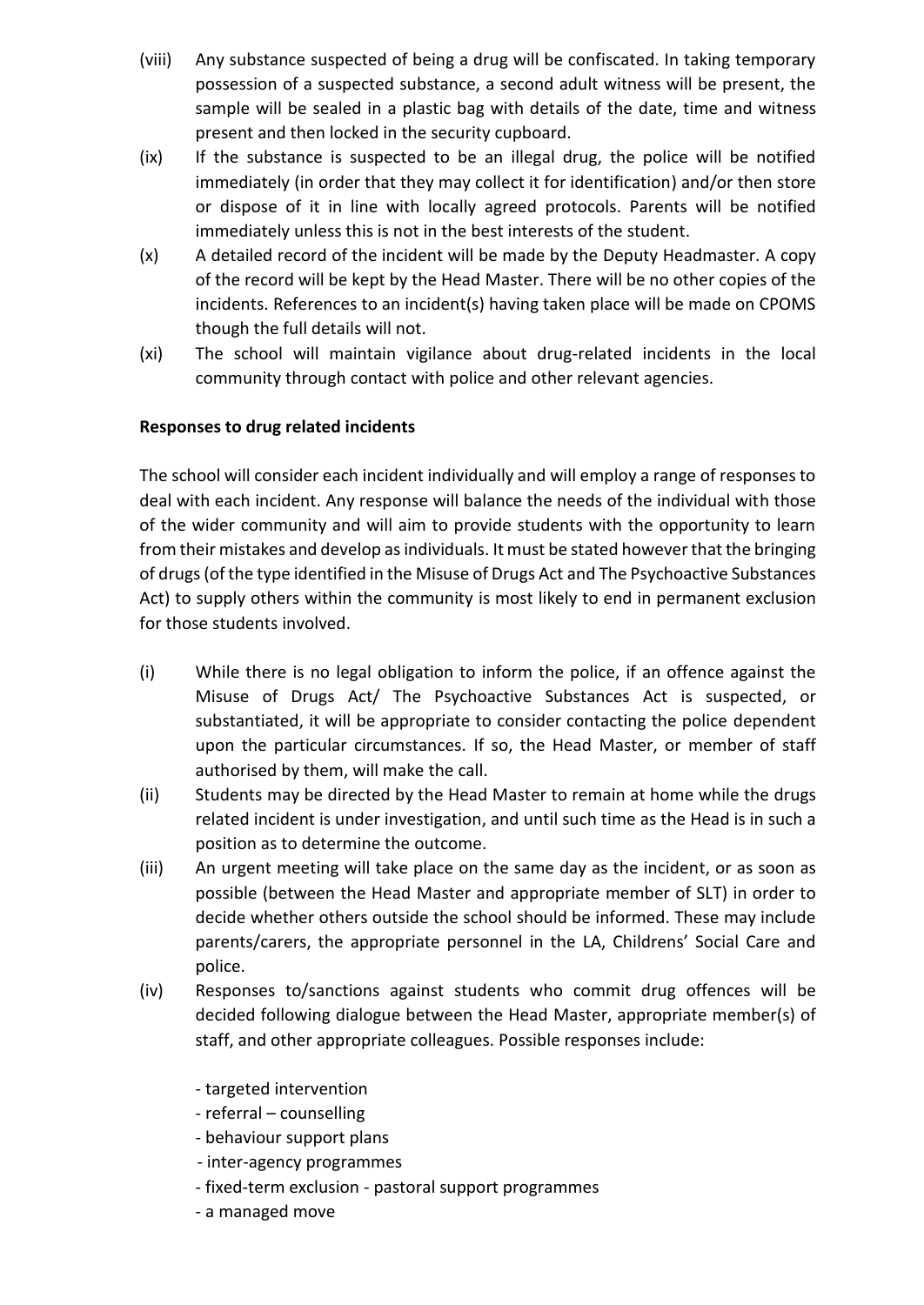- permanent exclusion

Responses and sanctions will take into account:

- the seriousness of the incident
- the short and long term welfare of the student(s) concerned
- the short and long term welfare of other students
- guidance in DfE and ACPO drug advice for schools (DfE-00001-2012) consistency with published school rules, codes and expectations
- consistency with disciplinary action for other drug related incidents
- consistency with disciplinary action for other misdemeanours.
- (iv) The Head Master will take responsibility for liaison with the media if required.

The School reserves the right to take action in respect of any pupil who is cautioned or convicted of an offence relating to the possession etc of illegal drugs, even where this has not occurred in the circumstances described above

# **The Role of the Staff**

- i) In the event that a member of staff suspects the possession, use or supply of illegal drugs on the premises or in any of the circumstances set out above, they must inform the Head Master (or in his absence a Deputy) without delay (and in any event within 1 hour) so that appropriate action can be taken,
- ii. "Where a pupil discloses to a teacher that he or she is taking drugs, the teacher should make clear to the pupil that he or she can offer no guarantee of confidentiality given the seriousness of drug misuse". (Circular 4/95). The teacher must inform the Head Master, who in turn will inform parents, unless it is not in the best interests of the student to do so. The Head Master may direct the parents and pupil to sources of confidential advice.
- iii Any member of staff who suspects offences involving the possession use or supply of illegal drugs in close proximity to the school premises shall report the matter to the Head Master (or in his absence a Deputy) who shall report the matter to the Police *"if it is considered appropriate"*
- iv. Staff may take temporary possession of drugs for safety but must not attempt to analyse or test them. The sample should be left in a secure place pending instructions from the police.
- v. Teachers should always have another senior member of staff present, to act as a witness (usually the Head Master or a Deputy):

Pupils' desks, lockers or bags must be searched if staff believe illegal substances are there.

Pupils may be asked to empty their pockets, but intimate pupil searches should never be made by a teacher.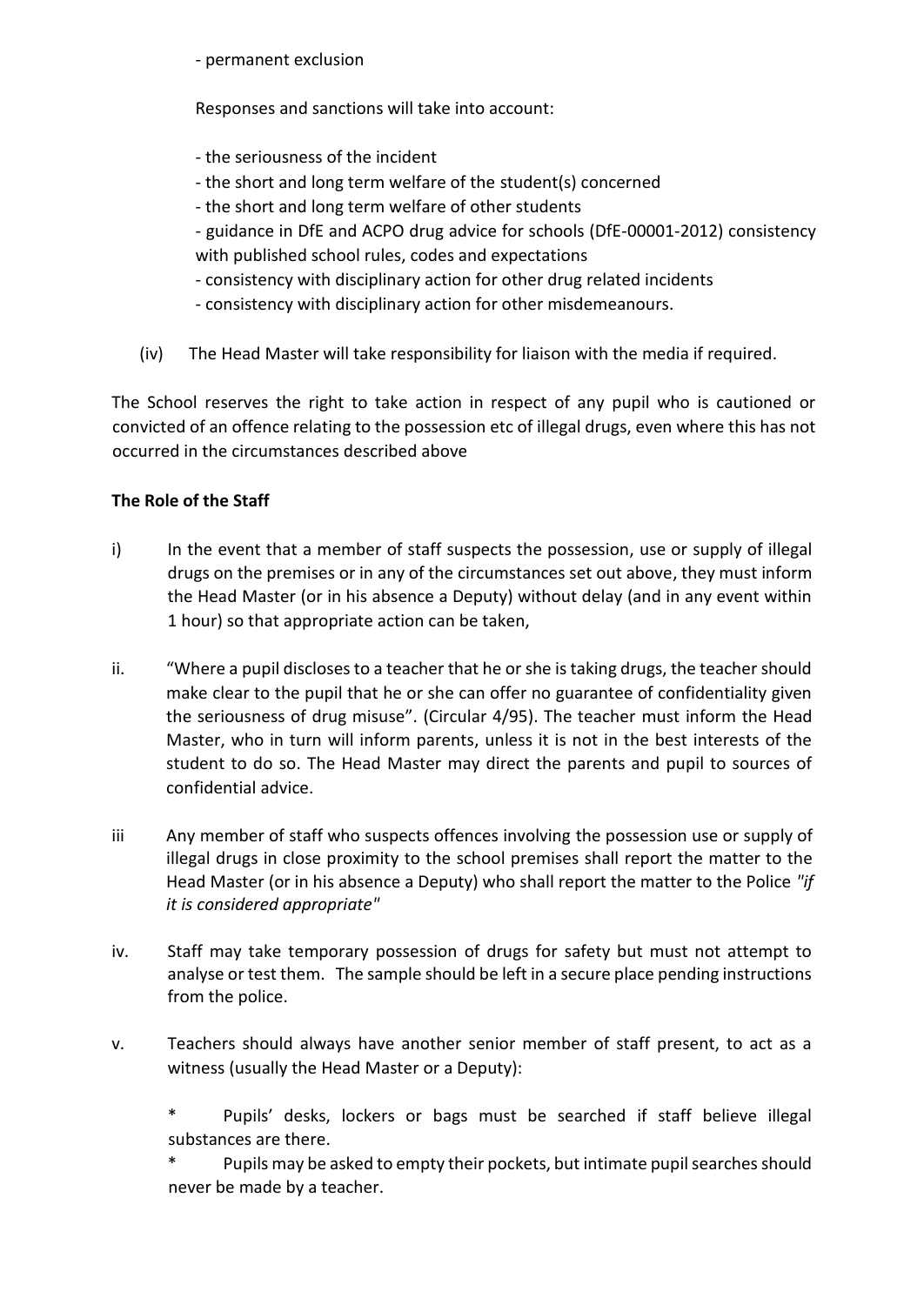- vi. Any pupil suspected of possession will be supervised until the immediate situation is clarified.
- vii. A pupil taking public examinations would be allowed to sit the exam that day; it may be necessary for parents to make alternative arrangements for subsequent exams, e.g. home invigilation or referral to an external agency.
- viii. Signed, dated, written statements must be provided by all (both pupils and staff) involved in any incident without delay.
- ix. It is the duty of staff who take students out of school on trips, visits or residentials to be fully aware of the School's Drugs Policy and how best to act in the event of a drugs incident arising.

# **Involvement of the Police**

Although there is no statutory requirement to do so, the Secretary of State would expect the Police to be informed when illegal drugs are found on a pupil or on school premises." (Drug Prevention and School, Circular 4/95).

Should this be the case in this School, the Head Master or in his absence a Deputy, will notify the local police. Pupils involved may be interviewed by the police on the School premises once their parents have been informed. In such cases it is hoped that parents will be present and every effort will be made to facilitate this. If this is not possible a senior member of staff will be in the room.

#### **Sanctions**

These will be imposed by the Head Master in accordance with School Rules.

# **Tobacco (including electronic cigarettes & vapours)**

#### **Rules**

Smoking is strictly forbidden in all of the following circumstances: -

- 1. on the journey to or from school.
- 2. on any school visit, including residential visits.
- 3. at any time while in school uniform.
- 4. during the school day.
- 5. on the school premises.

#### **Sanctions**

Sanctions will be imposed at the discretion of the Head Master.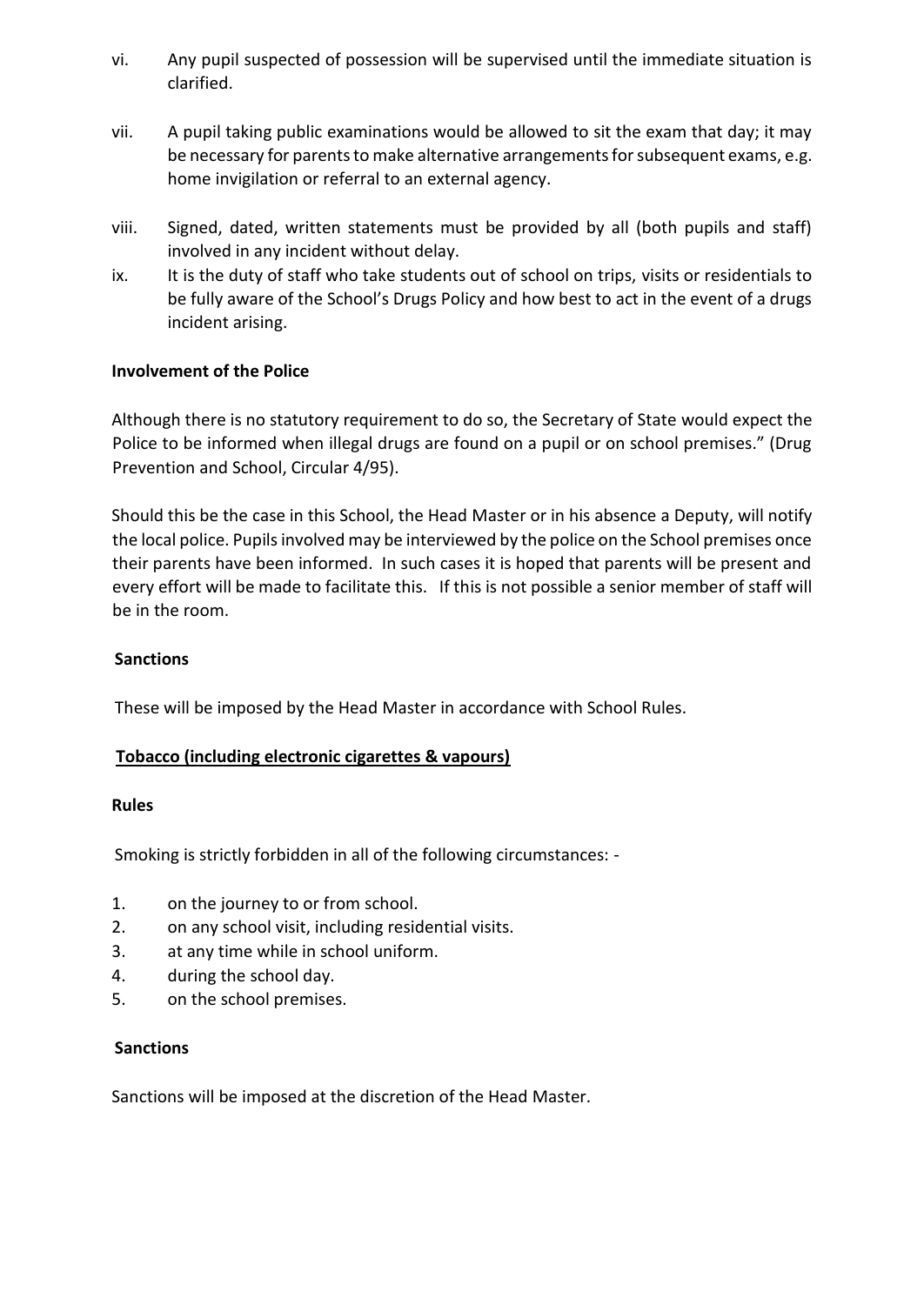# **Alcohol**

## **Rules**

Alcohol consumption or possession are not allowed:

- 1. on the journey to or from school
- 2. on any school visit, including residential visits
- 3. at any time while in school uniform
- 4. during the school day
- 5. on the school premises

### **Sanctions**

Sanctions will be imposed at the discretion of the Head Master.

# **Drugs**

### **Rules**

The possession of drugs within school, and/or with the intent to supply are considered so serious and so detrimental to the health and safety of the AGSB community, that the most severe of punishments i.e. permanent exclusion, is always likely as an outcome.

#### **Sanctions**

All sanctions are at the discretion of the Head Master

# **4**. **Care of Drug Misusers**

The school will attempt to ensure that any pupil offending against this policy, will receive suitable counselling, advice and support where appropriate. The pupil's parents have a primary role and duty in this respect and they will be supported by the School in their endeavours.

Staff are asked to refer any outside enquiries to the Headmaster and not comment publicly themselves.

#### **5. Role of Governors**

The Governors of the School do not condone the possession or use of drugs, as outlined above, by members of the School, nor the supply of these substances. They require that firm, but appropriate, action shall be taken against any individual or group possessing, using or trading these drugs.

As part of their general responsibilities for the strategic direction of the school, governors have a key role to play in reviewing and monitoring this policy.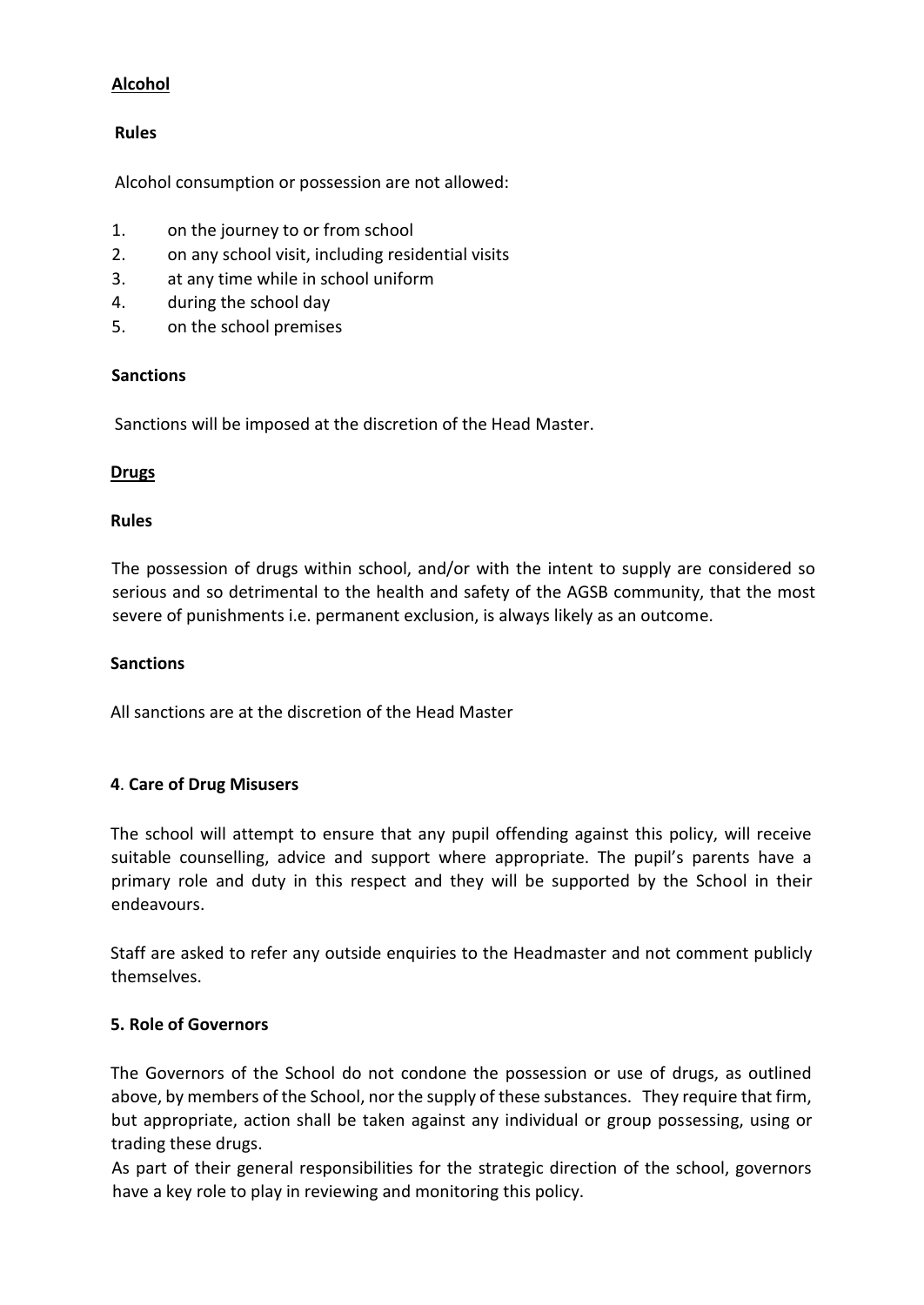# **Appendix 1**

# (a) **The Misuse of Drugs Act 1971 "It is an offence under the Misuse of Drugs Act 1971:**

- i. To supply or offer to supply a controlled drug to another in contravention of the Act.
- ii. To be in possession or, to possess with intent to supply to another controlled drug in contravention of the Act; it is a defence to the offence of possession that, knowing or suspecting it to be a controlled drug, the accused took possession of it for the purpose of preventing another from committing or continuing to commit an offence and that as soon as possible after taking possession of it he took all such steps as were reasonably open to him to destroy the drugs or to deliver it into the custody of a person lawfully entitled to take custody of it.
- iii. For the occupier or someone concerned in the management of any premises knowingly to permit or suffer on those premises the smoking of cannabis; or the production, attempted production, supply, attempted supply; or offering to supply of any controlled drug."

## (b) **The Law in Relation to Tobacco and Alcohol**

- i. It is an offence to sell alcohol to anyone under the age of 18. It is an offence under Section 6 of the Children and Young Person Act 1933 to give any child under the age of 5 intoxicating liquor.
- ii. The Children and Young Persons (Protection from Tobacco) Act 1991 strengthened the existing law on illegal sales of tobacco products to children under the age of 16.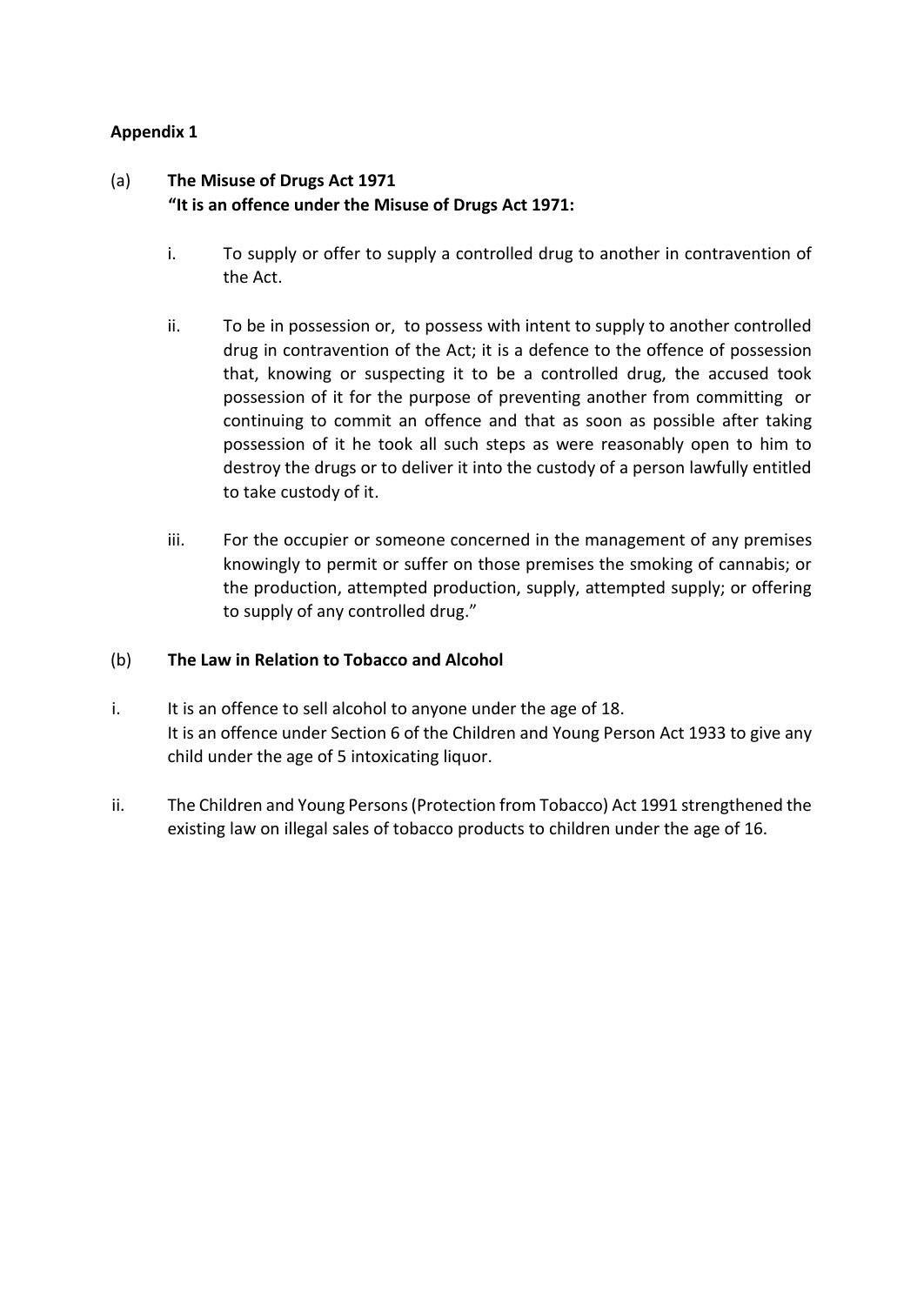# **Appendix 2**

# **Useful Organisations:**

**Addaction** is one of the UK's largest specialist drug and alcohol treatment charities. As well as adult services, they provide services specifically tailored to the needs of young people and their parents. The Skills for Life project supports young people with drug misusing parents. Website: [www.addaction.org.uk](http://www.addaction.org.uk/)

**ADFAM** offers information to families of drug and alcohol users, and the website has a database of local family support services. Tel: 020 7553 7640 Email: admin@adfam.org.uk Website: [www.adfam.org.uk](http://www.adfam.org.uk/)

**Alcohol Concern** works to reduce the incidence and costs of alcohol-related harm and to increase the range and quality of services available to people with alcohol-related problems. Tel: 020 7264 0510. Email: [contact@alcoholconcern.org.uk.](mailto:contact@alcoholconcern.org.uk) Website: [www.alcoholconcern.org.uk](http://www.alcoholconcern.org.uk/)

**ASH** (Action on Smoking and Health) A campaigning public health charity aiming to reduce the health problems caused by tobacco. Tel: 020 7739 5902 Email: [enquiries@ash.org.uk.](mailto:enquiries@ash.org.uk) Website: [www.ash.org.uk](http://www.ash.org.uk/)

**Children's Legal Centre** operates a free and confidential legal advice and information service covering all aspects of law and policy affecting children and young people. Tel: 01206 877910 Email: [clc@essex.ac.uk.](mailto:clc@essex.ac.uk)

Website: [www.childrenslegalcentre.com](http://www.childrenslegalcentre.com/)

**Children's Rights Alliance for England** - A charity working to improve the lives and status of all children in England through the fullest implementation of the UN Convention on the Rights of the Child. Email: [info@crae.org.uk.](mailto:info@crae.org.uk) Website: [www.crae.org.uk](http://www.crae.org.uk/)

**Drinkaware** - An independent charity that promotes responsible drinking through innovative ways to challenge the national drinking culture, helping reduce alcohol misuse and minimise alcohol related harm. Tel: 020 7307 7450.

Website: [www.drinkaware.co.uk](http://www.drinkaware.co.uk/)

**Drinkline** - A free and confidential helpline for anyone who is concerned about their own or someone else's drinking. Tel: 0800 917 8282 (lines are open 24 hours a day).

**Drug Education Forum** – this website contains a number of useful papers and briefing sheets for use by practitioners. Website: [www.drugeducationforum.com](http://www.drugeducationforum.com/)

**DrugScope** is a centre of expertise on illegal drugs Drug, aiming to inform policy development and reduce drug-related risk. The website includes detailed drug information and access to the Information and Library Service. DrugScope also hosts the Drug Education Practitioners Forum. Tel: 020 7520 7550 Email: [info@drugscope.org.uk.](mailto:info@drugscope.org.uk) Website: [www.drugscope.org.uk](http://www.drugscope.org.uk/)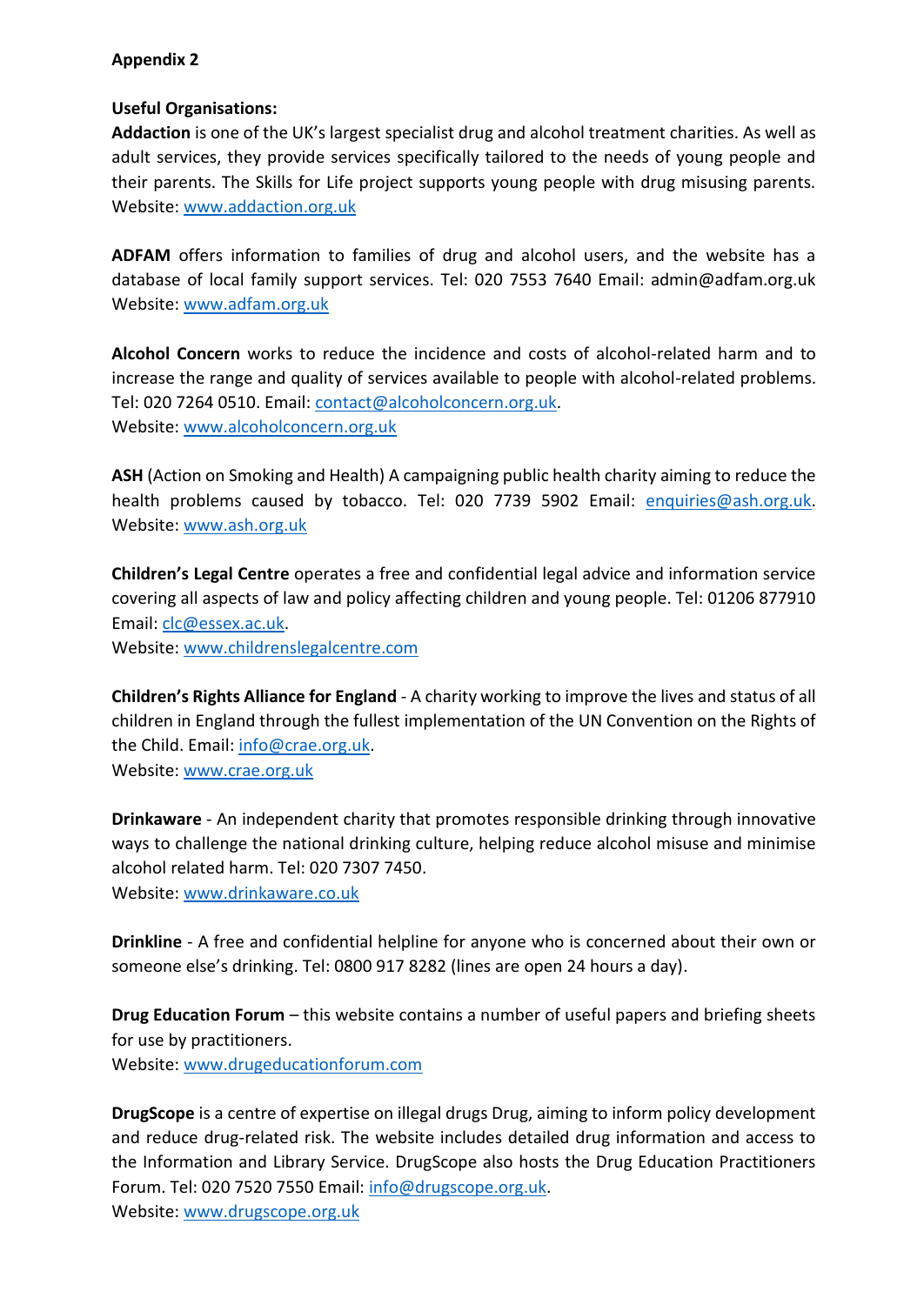**FRANK** is the national drugs awareness campaign aiming to raise awareness amongst young people of the risks of illegal drugs, and to provide information and advice. It also provides support to parents/carers, helping to give them the skills and confidence to communicate with their children about drugs. 24 Hour Helpline: 0800 776600 Email: [frank@talktofrank.com.](mailto:frank@talktofrank.com) Website: [www.talktofrank.com](http://www.talktofrank.com/)

**Mentor UK** is a non-government organisation with a focus on protecting the health and wellbeing of children and young people to reduce the damage that drugs can do to their lives. Tel: 020 7739 8494. Email [admin@mentoruk.org.](mailto:admin@mentoruk.org) Website: [www.mentoruk.org.uk](http://www.mentoruk.org.uk/)

**National Children's Bureau** promotes the interests and well-being of all children and young people across every aspect of their lives. Tel: 020 7843 6000. Website: [www.ncb.org.uk.](http://www.ncb.org.uk/)

**Family Lives** - A charity offering support and information to anyone parenting a child or teenager. It runs a free-phone helpline and courses for parents, and develops innovative projects. Tel: 0800 800 2222. Website:<http://familylives.org.uk/>

**Re-Solv** (Society for the Prevention of Solvent and Volatile Substance Abuse) A national charity providing information for teachers, other professionals, parents and young people. Tel: 01785 817885 Information line: 01785 810762. Email: [information@re-solv.org.](mailto:information@re-solv.org) Website: [www.re-solv.org](http://www.re-solv.org/)

**Smokefree**- NHS Smoking Helpline: 0800 169 0 169. Website: [http://smokefree.nhs.uk](http://smokefree.nhs.uk/)

**Stars National Initiative** offers support for anyone working with children, young people and families affected by parental drug and alcohol misuse. Website: [www.starsnationalinitiative.org.uk](http://www.starsnationalinitiative.org.uk/)

**Youth Offending Teams** – Local Youth Offending Teams are multi-agency teams and are the responsibility of the local authority, who have a statutory duty to prevent offending by young people under the age of 18.

Website:<https://www.gov.uk/youth-offending-team>